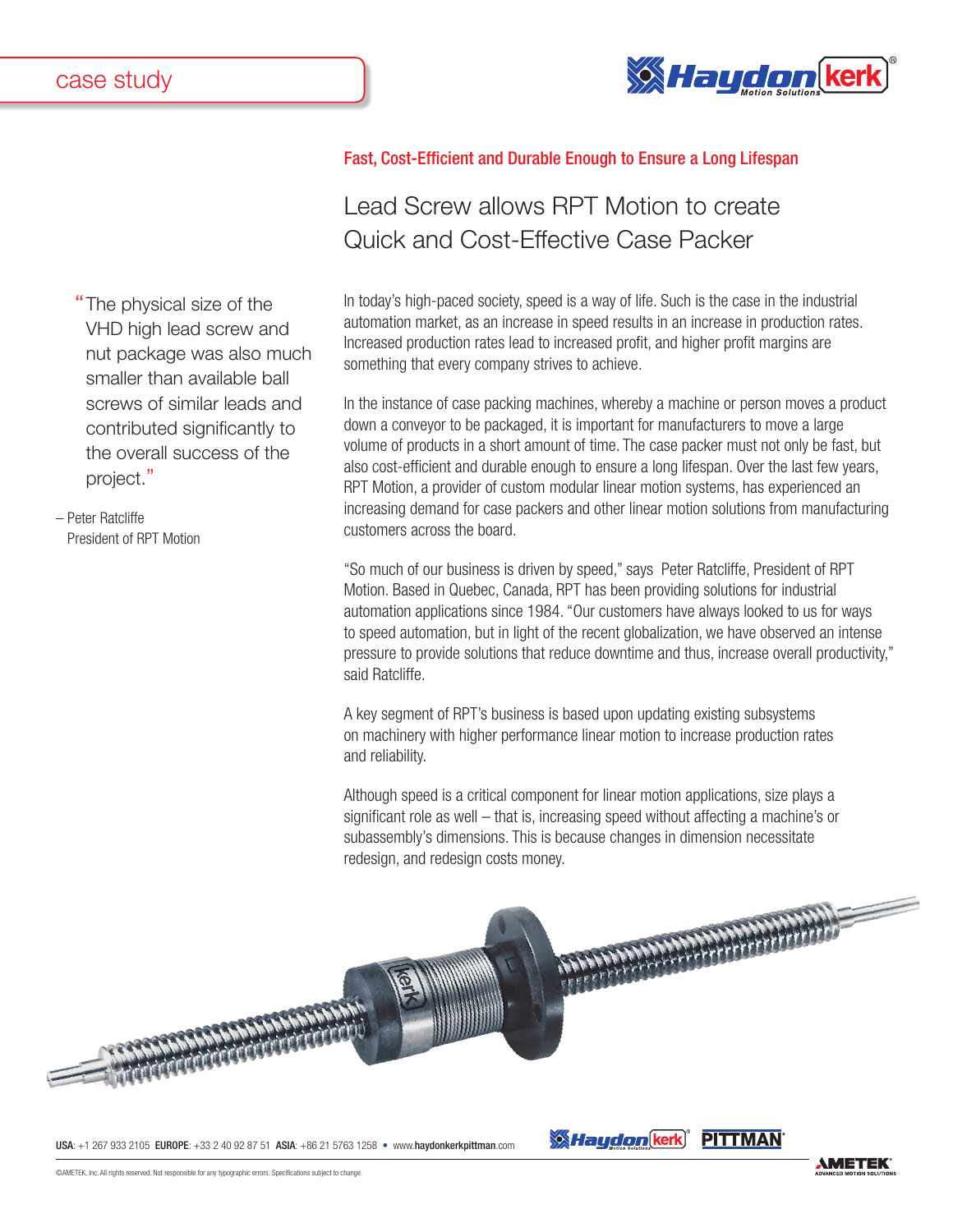The physical size of the VHD high lead screw and nut package was also much smaller than available ball screws of similar leads and contributed significantly to the overall success of the project."

– Peter Ratcliffe President of RPT Motion Recently, RPT Motion teamed up with Haydon Kerk Pittman (HKP) for a challenging retrofit project involving a major tissue manufacturer whose operation was getting bottlenecked at the case packing stage. The manufacturer was looking to add a second case packer to its process in order to increase the speed and prevent the slowdown of its current production. However, the process required more than just dropping in the new case packer. The first obstacle lied in the fact that the existing system, which had a two-position lane changer powered by a pneumatic cylinder, wouldn't provide the four required positions or the higher speeds. In order to service the four lanes, a stroke in excess of 40 inches was required and the lane changer needed to index on average every 10 seconds or less while maximizing time available for product flow.

"We couldn't fit the ball screw and nut into our existing design with a fast enough pitch to suit the higher speeds," said Ratcliffe. "It would hit its limits and not allow us to reach the high linear speeds we needed. We could have found a ball screw with a fast lead, but it would not have fit into the current assembly, forcing us to redesign the entire slide system for a bigger, heavier screw."

To tackle this formidable motion control challenge, RPT teamed with HKP to design and provide a motion system to feed the required four lanes (two lanes in each of two case packers). The two companies collaborated to include a HKP screw and nut in the RPT Modular Slide System, creating a smooth running, high-speed, servo-powered system, with an anti-backlash lead screw assembly.

The new system featured HKP's VHD Series of lead screws, which come in a variety of different leads, in the same size physical package. Components to mount the nut, as well as to support and drive the screw remained the same over a huge choice of feeds and speeds, and therefore potential uses. In order to meet the high speeds required in this lane



changer application RPT, chose a 2.400" travel per revolution screw of ¾" nominal diameter, which proved to have approximately the same efficiency as a ball-nut configuration.

"The physical size of the HKP VHD high lead screw and nut package was also much smaller than available ball screws of similar leads," said Ratcliffe, 'and contributed significantly to the overall success of the project."

According to HKP's Sales Manager, "HKP continually pushes the limits for our customers. At the time we worked with RPT Motion, the 2.400" lead was the longest we produced. We currently offer a much higher 92mm (3.625") lead on the same diameter screw."

The servo-powered system achieved the speeds necessary to accommodate the second case sorter and subsequently eliminate the manufacturer's bottleneck – within the confines of the system's original dimensions.

USA: +1 267 933 2105 EUROPE: +33 2 40 92 87 51 ASIA: +86 21 5763 1258 • www.haydonkerkpittman.com